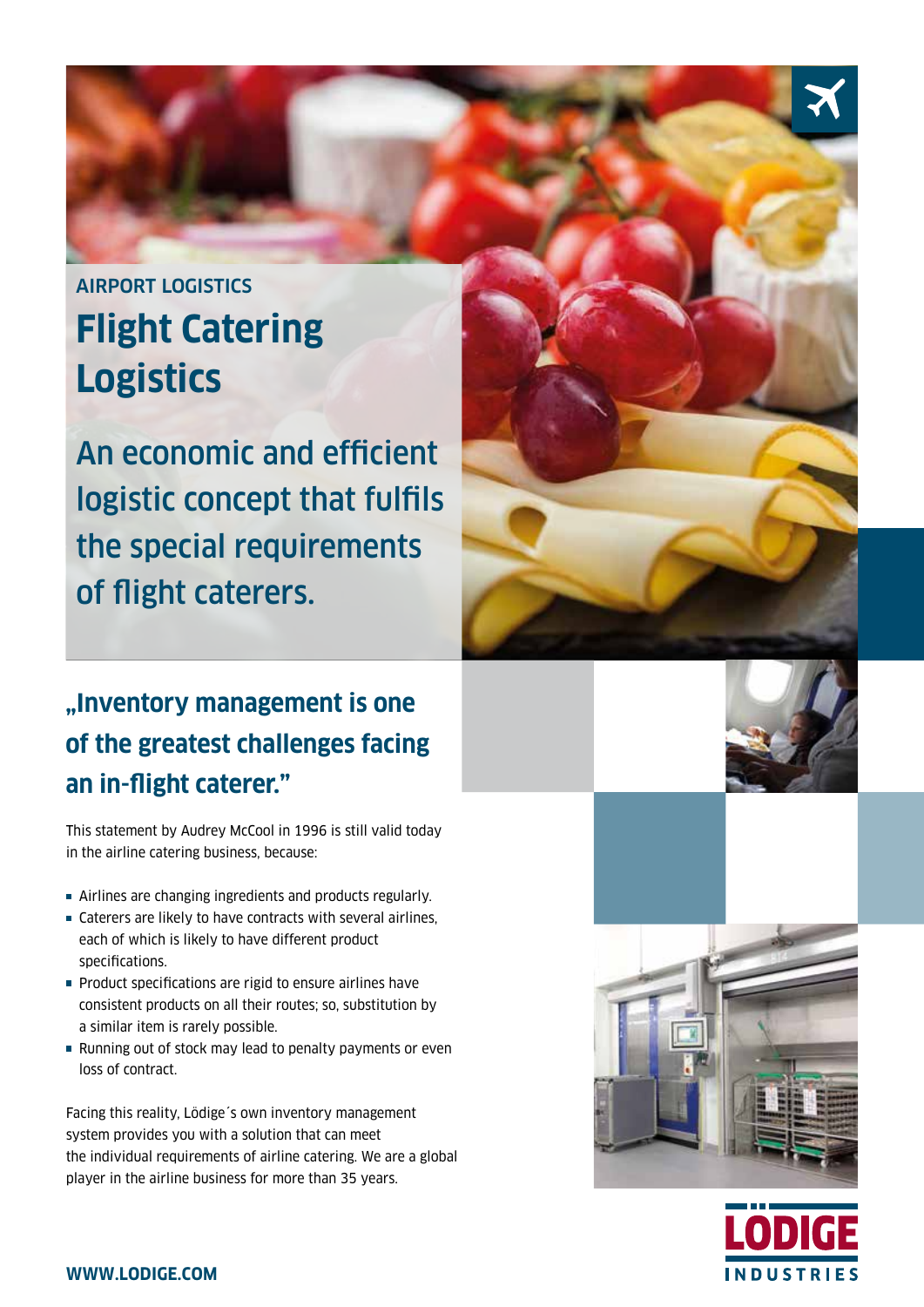

Lödige Industries provides solutions that meet the unique requirements of airline catering. We utilise material handling technologies for the storage and transportation of trolleys, pallets and bins. Automated recognition of cutlery and dishes accelerates the handling process.

The Lödige Space Tower improves material flows and reduces space requirements by using centralised storage with integrated vertical transport. It combines storage and transport functionalities and integrates with stock control data. This increases transparency and operative excellence, and ensures availability of goods. The Space Tower offers the opportunity to use valuable floor space in the most economical way.



The densest trolley storage: Lödige's Space Tower



## SPACE TOWER ADVANTAGES

- Gain maximum storage space.
- A centralised storage system, bringing seamless connectivity across multiple production levels. No manual floor transfers through goods hoists.
- Integrated material flow replenish stock on one level, distribute to other levels.
- Transparent and secured flow of information.
- Easy, fast, safe and flexible transport of catering trolleys or bins.
- No stock in transit (such as monorail or manual transfers etc.) means lean stock and lower costs.
- A controlled, secure, hygienic environment.
- Designed for a hygienic environment.
- Optional cooling per tower, uninterrupted refrigeration chain.
- Proven and reliable technology.
- Integrated into warehouse management systems.

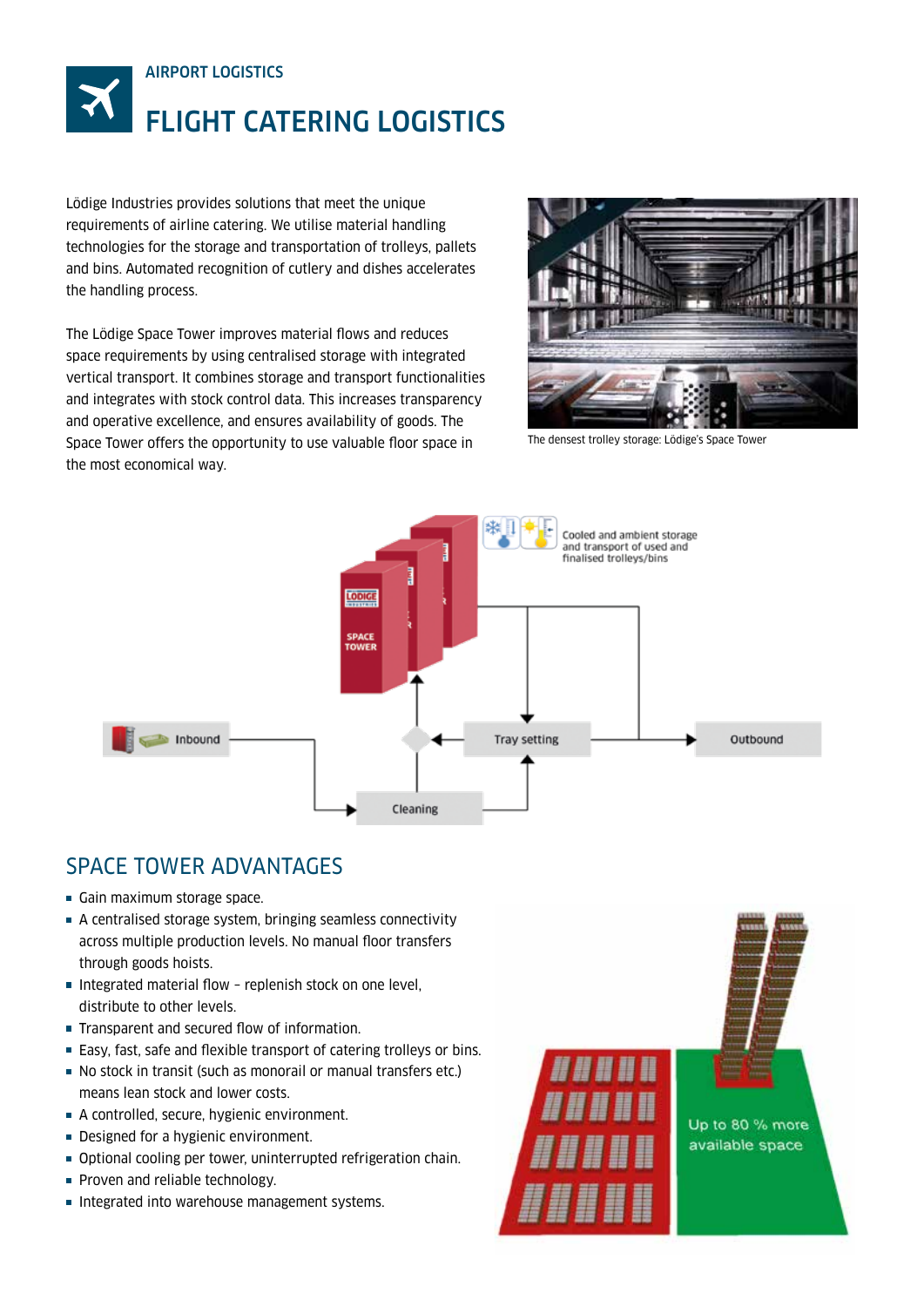## FLIGHT CATERING LOGISTICS



| <b>KEY FACTS</b>               | <b>TROLLEY TOWER</b>                                                                             | <b>BIN TOWER</b>                                                                                           |  |
|--------------------------------|--------------------------------------------------------------------------------------------------|------------------------------------------------------------------------------------------------------------|--|
| Max. platform capacity         | 750 kg                                                                                           | 250 kg                                                                                                     |  |
| Max. trolleys/bins             | 250                                                                                              | 1,000                                                                                                      |  |
| Ambient/temperature<br>control | Ambient or temperature controlled<br>storage and transportation of standard<br>catering trolleys | Ambient or temperature controlled<br>storage and transportation of standard<br>bins/baskets                |  |
| Operator comfort               | Storage platform is presented flush<br>with floor                                                | Opening platform provides sufficient<br>clearance for different height<br>arrangements of bins and baskets |  |
| Design                         | Available for different trolley heights                                                          | Ergonomic design; storage platform<br>is presented to the operator at<br>ergonomic height                  |  |
| Hygiene requirements           | Meets hygiene requirements                                                                       |                                                                                                            |  |
| Access                         | Bar code or RFID identification and inventory management system for flexible<br>and fast access  |                                                                                                            |  |